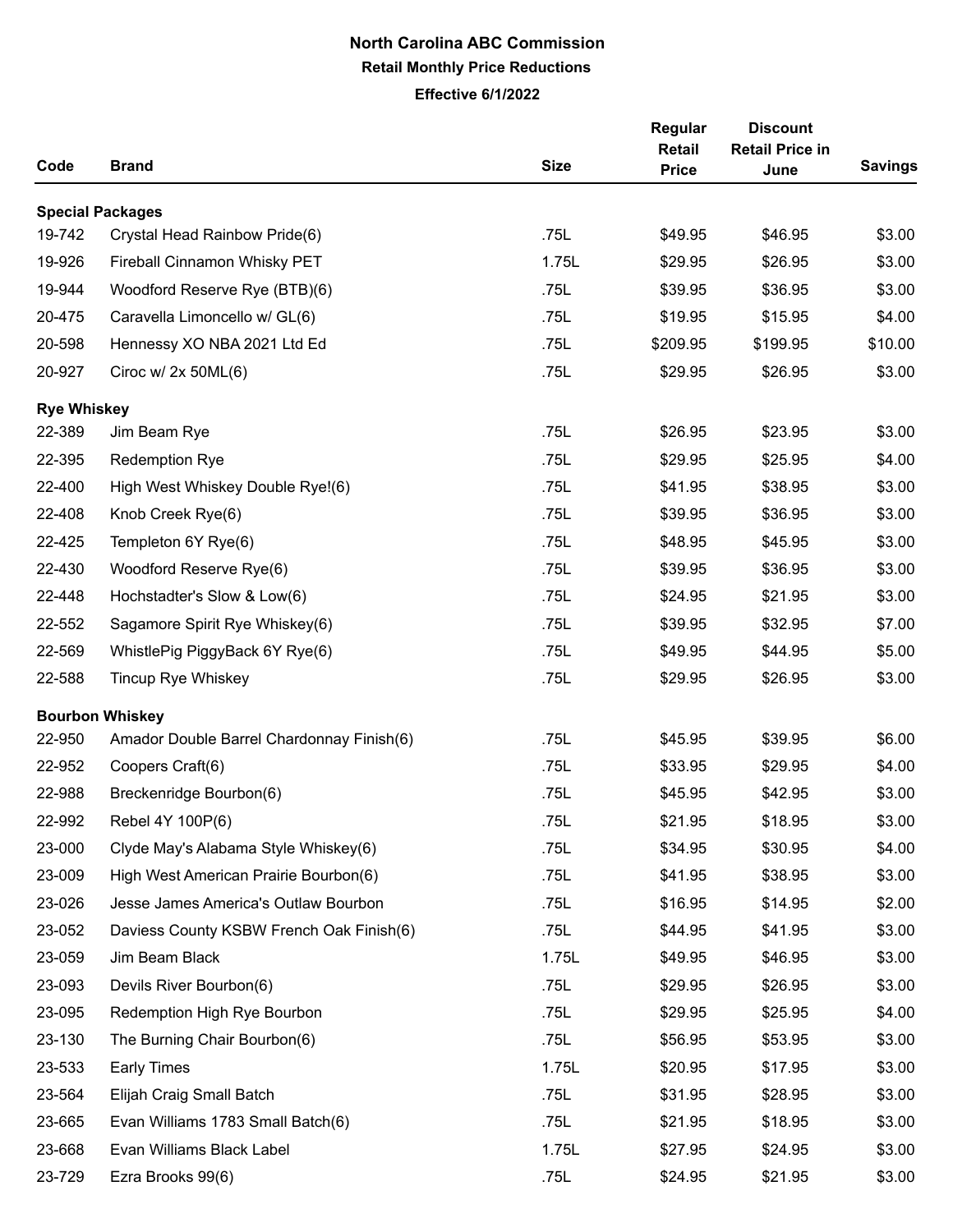| Code   | <b>Brand</b>                            | <b>Size</b> | Regular<br><b>Retail</b><br><b>Price</b> | <b>Discount</b><br><b>Retail Price in</b><br>June | <b>Savings</b> |
|--------|-----------------------------------------|-------------|------------------------------------------|---------------------------------------------------|----------------|
| 24-088 | Jim Beam Red Stag                       | .75L        | \$17.95                                  | \$14.95                                           | \$3.00         |
| 24-403 | Noble Oak Double Oak Bourbon(6)         | .75L        | \$36.95                                  | \$31.95                                           | \$5.00         |
| 24-566 | Old Elk Wheated Bourbon(6)              | .75L        | \$64.95                                  | \$59.95                                           | \$5.00         |
| 24-672 | Old Forester                            | 1.75L       | \$42.95                                  | \$39.95                                           | \$3.00         |
| 24-701 | Old Grand Dad                           | .75L        | \$19.95                                  | \$16.95                                           | \$3.00         |
| 24-824 | Kentucky Tavern                         | 1.75L       | \$16.95                                  | \$13.95                                           | \$3.00         |
| 25-462 | Virgin Bourbon                          | .75L        | \$18.95                                  | \$15.95                                           | \$3.00         |
| 25-580 | Wild Turkey Rare Breed(6)               | .75L        | \$52.95                                  | \$47.95                                           | \$5.00         |
| 25-583 | Wild Turkey 101                         | .75L        | \$26.95                                  | \$23.95                                           | \$3.00         |
| 25-584 | Wild Turkey 101 (PET)                   | .75L        | \$26.95                                  | \$23.95                                           | \$3.00         |
| 25-597 | Wild Turkey 81                          | 1.75L       | \$44.95                                  | \$39.95                                           | \$5.00         |
|        | <b>Bourbon Specialties</b>              |             |                                          |                                                   |                |
| 27-050 | Bird Dog Apple Flavored Whiskey(6)      | .75L        | \$21.95                                  | \$18.95                                           | \$3.00         |
| 27-053 | Bird Dog Strawberry Flavored Whiskey(6) | .75L        | \$21.95                                  | \$18.95                                           | \$3.00         |
| 27-067 | Four Roses Yellow Label                 | 1.75L       | \$43.35                                  | \$40.35                                           | \$3.00         |
| 27-126 | <b>Woodford Reserve</b>                 | 1.75L       | \$75.95                                  | \$71.95                                           | \$4.00         |
| 27-175 | Bernheim Original Wheat(6)              | .75L        | \$29.95                                  | \$25.95                                           | \$4.00         |
| 27-187 | Bib & Tucker(6)                         | .75L        | \$59.95                                  | \$54.95                                           | \$5.00         |
|        | <b>American Whiskey Blended</b>         |             |                                          |                                                   |                |
| 29-501 | Stranahan's Colorado Whiskey(6)         | .75L        | \$61.95                                  | \$51.95                                           | \$10.00        |
| 30-430 | Redneck Riviera Whiskey(6)              | .75L        | \$21.95                                  | \$19.95                                           | \$2.00         |
|        | <b>American Whiskey Specialties</b>     |             |                                          |                                                   |                |
|        | 31-246 Evan Williams Apple              | 1.75L       | \$25.95                                  | \$22.95                                           | \$3.00         |
| 31-249 | Evan Williams Peach                     | .75L        | \$14.95                                  | \$11.95                                           | \$3.00         |
| 31-251 | Evan Williams Fire                      | .75L        | \$14.95                                  | \$11.95                                           | \$3.00         |
| 31-263 | Jim Beam Peach                          | .75L        | \$17.95                                  | \$14.95                                           | \$3.00         |
| 31-266 | Jim Beam Vanilla                        | .75L        | \$17.95                                  | \$14.95                                           | \$3.00         |
| 31-269 | Jim Beam Apple                          | .75L        | \$17.95                                  | \$14.95                                           | \$3.00         |
| 31-275 | Jim Beam Honey                          | .75L        | \$17.95                                  | \$14.95                                           | \$3.00         |
| 31-280 | Jim Beam Orange                         | .75L        | \$17.95                                  | \$14.95                                           | \$3.00         |
| 31-317 | Old Camp Pecan Peach Whiskey            | .75L        | \$20.95                                  | \$17.95                                           | \$3.00         |
| 31-394 | <b>Redemption Bourbon</b>               | .75L        | \$29.95                                  | \$25.95                                           | \$4.00         |
| 31-412 | <b>Tincup Whiskey</b>                   | 1.75L       | \$59.95                                  | \$55.95                                           | \$4.00         |
|        | <b>Tennessee Whiskey</b>                |             |                                          |                                                   |                |
| 32-452 | George Dickel Old No. 8                 | 1.75L       | \$34.95                                  | \$31.95                                           | \$3.00         |
| 32-471 | Gentleman Jack                          | 1.75L       | \$67.95                                  | \$63.95                                           | \$4.00         |
| 32-485 | Jack Daniel's Tennessee Rye             | .75L        | \$29.95                                  | \$26.95                                           | \$3.00         |
| 32-522 | Jack Daniel's Single Barrel(6)          | .75L        | \$57.95                                  | \$52.95                                           | \$5.00         |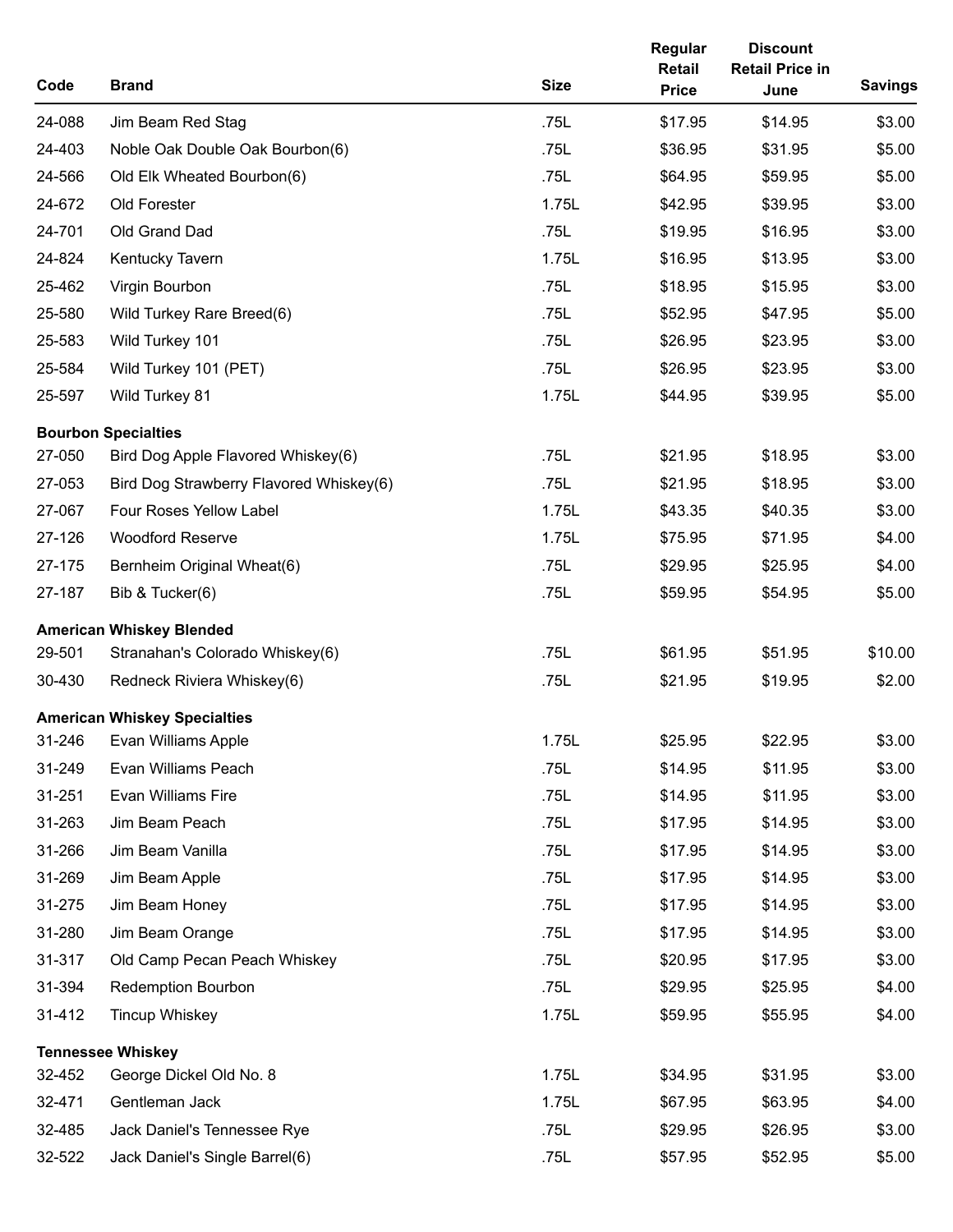| Code                 | <b>Brand</b>                             | <b>Size</b> | Regular<br><b>Retail</b><br><b>Price</b> | <b>Discount</b><br><b>Retail Price in</b><br>June | <b>Savings</b> |
|----------------------|------------------------------------------|-------------|------------------------------------------|---------------------------------------------------|----------------|
|                      | <b>Tennessee Whiskey Specialties</b>     |             |                                          |                                                   |                |
| 32-605               | <b>Jack Daniel's TN Fire</b>             | .75L        | \$28.95                                  | \$25.95                                           | \$3.00         |
| 32-659               | Ole Smoky Salty Watermelon TN Whiskey(6) | .75L        | \$20.95                                  | \$17.95                                           | \$3.00         |
| <b>Corn Whiskey</b>  |                                          |             |                                          |                                                   |                |
| 33-337               | Georgia Moon Peach                       | .75L        | \$14.95                                  | \$12.95                                           | \$2.00         |
|                      | Scotch Whisky -- Foreign BTL             |             |                                          |                                                   |                |
| 33-918               | <b>Cutty Sark</b>                        | 1.75L       | \$32.95                                  | \$29.95                                           | \$3.00         |
| 33-964               | Naked Malt Scotch Whiskey(6)             | .75L        | \$34.95                                  | \$31.95                                           | \$3.00         |
| 33-965               | The Famous Grouse                        | 1.75L       | \$44.95                                  | \$41.95                                           | \$3.00         |
| 33-967               | The Famous Grouse                        | .75L        | \$23.95                                  | \$21.95                                           | \$2.00         |
|                      | Scotch Whisky -- Single Malt             |             |                                          |                                                   |                |
| 34-357               | Dalwhinnie Classic 15Y S.M.              | .75L        | \$79.95                                  | \$76.95                                           | \$3.00         |
| 34-387               | The Dalmore 12Y S.M.(6)                  | .75L        | \$69.95                                  | \$64.95                                           | \$5.00         |
| 34-399               | Glenfiddich 12Y S.M.                     | .75L        | \$54.95                                  | \$49.95                                           | \$5.00         |
| 34-402               | Glenmorangie Extremely Rare 18Y(6)       | .75L        | \$119.95                                 | \$109.95                                          | \$10.00        |
| 34-405               | Glenmorangie Original 10Y(6)             | .75L        | \$42.95                                  | \$39.95                                           | \$3.00         |
| 34-414               | Laphroaig 10Y(6)                         | .75L        | \$67.95                                  | \$62.95                                           | \$5.00         |
| 34-440               | The Macallan Double Cask 12Y             | .75L        | \$74.95                                  | \$69.95                                           | \$5.00         |
| 34-448               | Isle Of Jura 10Y(6)                      | .75L        | \$49.95                                  | \$39.95                                           | \$10.00        |
| 34-558               | Old Pulteney 12Y(6)                      | .75L        | \$45.95                                  | \$42.95                                           | \$3.00         |
| 34-580               | Balvenie Doublewood 12Y                  | .75L        | \$74.95                                  | \$69.95                                           | \$5.00         |
| 34-621               | Highland Park 12Y(6)                     | .75L        | \$59.95                                  | \$54.95                                           | \$5.00         |
| 34-642               | Glenfiddich 14Y(6)                       | .75L        | \$62.95                                  | \$54.95                                           | \$8.00         |
| 34-644               | Glenfiddich 15Y S.M.(6)                  | .75L        | \$79.95                                  | \$74.95                                           | \$5.00         |
| 34-750               | The Singleton 12Y(6)                     | .75L        | \$39.95                                  | \$36.95                                           | \$3.00         |
|                      | <b>Canadian Whisky -- Foreign BTL</b>    |             |                                          |                                                   |                |
| 37-799               | Forty Creek - Barrel Select              | .75L        | \$21.95                                  | \$18.95                                           | \$3.00         |
| 37-803               | Wiser's Deluxe                           | 1.75L       | \$32.95                                  | \$29.95                                           | \$3.00         |
|                      | Canadian Whisky -- U.S. BTL              |             |                                          |                                                   |                |
| 38-006               | Pendleton                                | .75L        | \$26.95                                  | \$23.95                                           | \$3.00         |
| 38-008               | Pendleton 1910 Rye Whisky(6)             | .75L        | \$39.95                                  | \$36.95                                           | \$3.00         |
| 38-298               | <b>Black Velvet</b>                      | 1.75L       | \$19.50                                  | \$15.95                                           | \$3.55         |
| 38-306               | <b>Black Velvet Toasted Caramel</b>      | .75L        | \$10.95                                  | \$7.95                                            | \$3.00         |
| 38-454               | <b>Canadian Mist</b>                     | 1.75L       | \$19.95                                  | \$16.95                                           | \$3.00         |
| 38-548               | Rich & Rare Reserve Canadian             | .75L        | \$12.95                                  | \$10.95                                           | \$2.00         |
| 38-550               | Rich & Rare Canadian                     | 1.75L       | \$17.95                                  | \$14.95                                           | \$3.00         |
| <b>Irish Whiskey</b> |                                          |             |                                          |                                                   |                |
| 40-044               | 2 Gingers Irish Whiskey                  | .75L        | \$19.95                                  | \$16.95                                           | \$3.00         |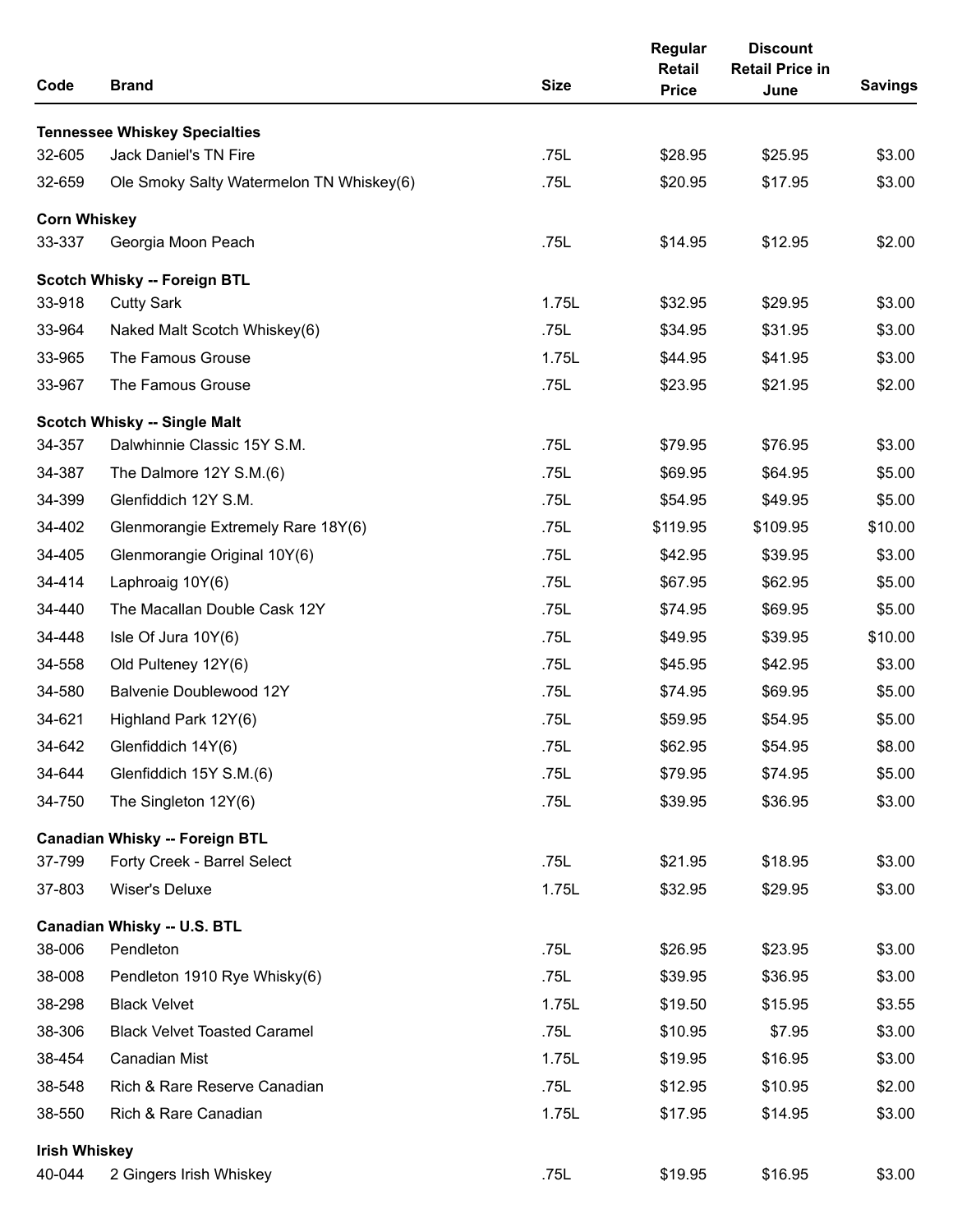| Code                   | <b>Brand</b>                                           | <b>Size</b> | Regular<br><b>Retail</b><br><b>Price</b> | <b>Discount</b><br><b>Retail Price in</b><br>June | <b>Savings</b> |
|------------------------|--------------------------------------------------------|-------------|------------------------------------------|---------------------------------------------------|----------------|
| 40-071                 | The Quiet Man Traditional Irish(6)                     | .75L        | \$29.95                                  | \$26.95                                           | \$3.00         |
| 40-074                 | The Irishman Founders Reserve(6)                       | .75L        | \$29.95                                  | \$26.95                                           | \$3.00         |
| 40-081                 | The Whistler Double Oaked(6)                           | .75L        | \$29.95                                  | \$26.95                                           | \$3.00         |
| 40-089                 | The Sexton(6)                                          | .75L        | \$33.95                                  | \$30.95                                           | \$3.00         |
| 40-092                 | Slane(6)                                               | .75L        | \$32.95                                  | \$28.95                                           | \$4.00         |
| 40-101                 | West Cork "Original"(6)                                | .75L        | \$27.95                                  | \$24.95                                           | \$3.00         |
| 40-102                 | Writer's Tears Copper Pot(6)                           | .75L        | \$39.95                                  | \$34.95                                           | \$5.00         |
| 40-169                 | Bushmills Malt 10Y(6)                                  | .75L        | \$40.95                                  | \$37.95                                           | \$3.00         |
| 40-174                 | <b>Bushmills</b>                                       | .75L        | \$25.95                                  | \$22.95                                           | \$3.00         |
| 40-190                 | Paddy's                                                | .75L        | \$19.95                                  | \$16.95                                           | \$3.00         |
| 40-197                 | Proper No. Twelve                                      | 1.75L       | \$55.95                                  | \$52.95                                           | \$3.00         |
| 40-201                 | <b>Bushmills Red Bush</b>                              | .75L        | \$25.95                                  | \$22.95                                           | \$3.00         |
| 40-203                 | <b>Bushmills Black Bush</b>                            | .75L        | \$32.95                                  | \$29.95                                           | \$3.00         |
| 40-250                 | <b>Other Imported Whisky</b><br>Suntory Whisky Toki(6) | .75L        | \$39.95                                  | \$34.95                                           | \$5.00         |
| <b>Gin -- Domestic</b> |                                                        |             |                                          |                                                   |                |
| 40-284                 | New Amsterdam Stratusphere London Dry                  | .75L        | \$16.95                                  | \$13.95                                           | \$3.00         |
| 40-446                 | Aviation American Gin(6)                               | .75L        | \$29.95                                  | \$24.95                                           | \$5.00         |
| 40-487                 | Prairie Organic Gin(6)                                 | .75L        | \$21.95                                  | \$18.95                                           | \$3.00         |
| 40-552                 | Booth's London Dry                                     | 1.75L       | \$19.95                                  | \$16.95                                           | \$3.00         |
| 41-878                 | Uncle Val's Botanical Gin(6)                           | .75L        | \$35.20                                  | \$30.20                                           | \$5.00         |
| Gin -- Imported        |                                                        |             |                                          |                                                   |                |
| 42-613                 | Fords Gin(6)                                           | .75L        | \$29.95                                  | \$24.95                                           | \$5.00         |
| 42-630                 | The Botanist                                           | 1.75L       | \$74.95                                  | \$69.95                                           | \$5.00         |
| 42-656                 | Drumshanbo Gunpowder Gin(6)                            | .75L        | \$39.95                                  | \$34.95                                           | \$5.00         |
| 42-685                 | McQueen and The Violet Fog(6)                          | .75L        | \$36.95                                  | \$33.95                                           | \$3.00         |
| 42-691                 | Roku Gin(6)                                            | .75L        | \$31.95                                  | \$28.95                                           | \$3.00         |
| 42-936                 | <b>Boodles British Gin</b>                             | .75L        | \$21.95                                  | \$18.95                                           | \$3.00         |
| 42-948                 | Bombay                                                 | 1.75L       | \$39.95                                  | \$36.95                                           | \$3.00         |
| 42-965                 | Pinnacle Gin                                           | .75L        | \$12.95                                  | \$10.95                                           | \$2.00         |
| 43-040                 | Tanqueray No. Ten                                      | .75L        | \$34.95                                  | \$31.95                                           | \$3.00         |
|                        | <b>Vodka -- Domestic</b>                               |             |                                          |                                                   |                |
| 43-293                 | Prairie Organic Vodka(6)                               | .75L        | \$21.95                                  | \$18.95                                           | \$3.00         |
| 43-417                 | <b>Burnett's Cherry</b>                                | 1.75L       | \$15.95                                  | \$13.45                                           | \$2.50         |
| 43-426                 | <b>Burnett's Vanilla</b>                               | 1.75L       | \$15.95                                  | \$13.45                                           | \$2.50         |
| 43-439                 | <b>Burnett's Cranberry</b>                             | 1.75L       | \$15.95                                  | \$13.45                                           | \$2.50         |
| 43-452                 | Burnett's 100                                          | .75L        | \$10.95                                  | \$8.95                                            | \$2.00         |
| 43-475                 | NC Coladka Cola Flavored Vodka                         | .75L        | \$14.95                                  | \$12.95                                           | \$2.00         |
| 43-574                 | <b>FireFly Sweet Tea</b>                               | .75L        | \$17.95                                  | \$13.95                                           | \$4.00         |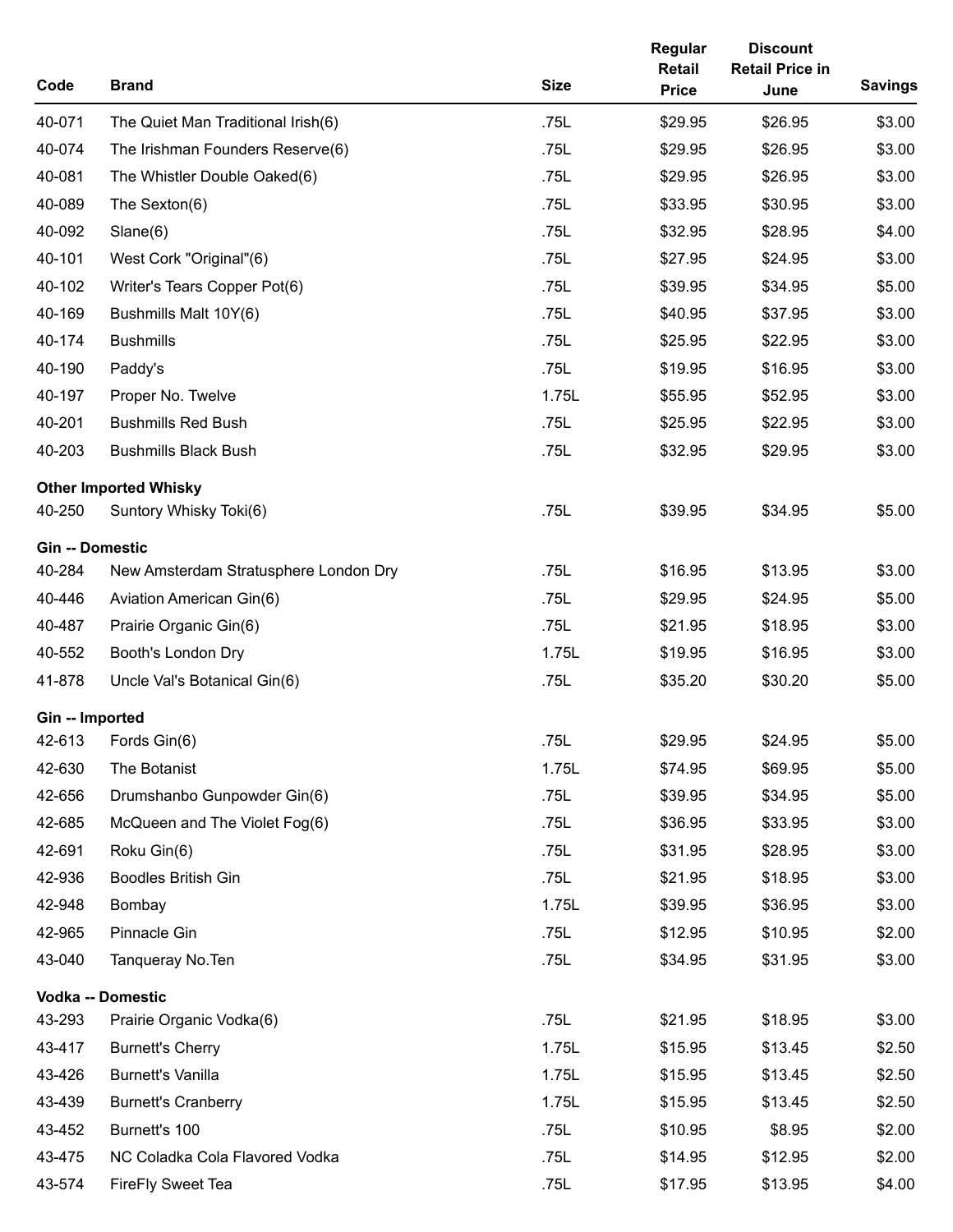| Code   | <b>Brand</b>                            | <b>Size</b> | Regular<br>Retail<br><b>Price</b> | <b>Discount</b><br><b>Retail Price in</b><br>June | <b>Savings</b> |
|--------|-----------------------------------------|-------------|-----------------------------------|---------------------------------------------------|----------------|
| 43-606 | <b>Burnett's Raspberry</b>              | 1.75L       | \$15.95                           | \$13.45                                           | \$2.50         |
| 43-616 | <b>Burnett's Whipped Cream</b>          | 1.75L       | \$15.95                           | \$13.45                                           | \$2.50         |
| 43-658 | Dixie Southern Vodka(6)                 | .75L        | \$19.95                           | \$16.95                                           | \$3.00         |
| 43-790 | New Amsterdam 100P Vodka                | 1.75L       | \$25.95                           | \$23.45                                           | \$2.50         |
| 43-803 | New Amsterdam Coconut Flavored          | .75L        | \$12.95                           | \$10.95                                           | \$2.00         |
| 43-817 | New Amsterdam Apple Flavored            | .75L        | \$12.95                           | \$10.95                                           | \$2.00         |
| 43-858 | Pickers                                 | .75L        | \$14.95                           | \$11.95                                           | \$3.00         |
| 43-895 | Ocean Vodka(6)                          | .75L        | \$29.95                           | \$24.95                                           | \$5.00         |
| 43-936 | UV Blue Raspberry                       | 1.75L       | \$18.95                           | \$15.95                                           | \$3.00         |
| 43-939 | UV Vodka                                | 1.75L       | \$18.95                           | \$15.95                                           | \$3.00         |
| 44-090 | Skyy Infusions Blood Orange             | .75L        | \$14.95                           | \$12.95                                           | \$2.00         |
| 44-091 | Skyy Infusions Georgia Peach            | .75L        | \$14.95                           | \$12.95                                           | \$2.00         |
| 44-092 | Skyy Infusions Pineapple                | .75L        | \$14.95                           | \$12.95                                           | \$2.00         |
| 44-094 | Skyy Infusions Wild Strawberry          | .75L        | \$14.95                           | \$12.95                                           | \$2.00         |
| 44-101 | <b>Skyy Infusions Citrus</b>            | .75L        | \$14.95                           | \$12.95                                           | \$2.00         |
| 44-143 | <b>Smirnoff Orange</b>                  | .75L        | \$12.95                           | \$10.95                                           | \$2.00         |
| 44-146 | <b>Smirnoff Citrus</b>                  | .75L        | \$12.95                           | \$10.95                                           | \$2.00         |
| 44-311 | Deep Eddy Vodka                         | .75L        | \$18.95                           | \$15.95                                           | \$3.00         |
| 44-318 | Deep Eddy Peach                         | .75L        | \$18.95                           | \$15.95                                           | \$3.00         |
| 44-319 | Deep Eddy Lemon                         | 1.75L       | \$33.95                           | \$29.95                                           | \$4.00         |
| 44-321 | Deep Eddy Orange                        | .75L        | \$18.95                           | \$15.95                                           | \$3.00         |
| 44-329 | Deep Eddy Lime Vodka                    | .75L        | \$18.95                           | \$15.95                                           | \$3.00         |
| 44-381 | Smirnoff Zero Sugar Watermelon and Mint | .75L        | \$12.95                           | \$10.95                                           | \$2.00         |
| 44-383 | <b>Smirnoff Pink Lemonade</b>           | .75L        | \$12.95                           | \$10.95                                           | \$2.00         |
| 46-495 | Smirnoff Silver                         | 1.75L       | \$23.95                           | \$20.95                                           | \$3.00         |
|        | Vodka -- Imported                       |             |                                   |                                                   |                |
| 46-553 | Chopin Potato(6)                        | .75L        | \$28.95                           | \$25.95                                           | \$3.00         |
| 46-561 | Belvedere Smogory Forest Rye(6)         | .75L        | \$32.95                           | \$29.95                                           | \$3.00         |
| 46-578 | Stoli Elit(6)                           | .75L        | \$44.95                           | \$39.95                                           | \$5.00         |
| 46-592 | Stoli Vanil                             | .75L        | \$19.95                           | \$16.95                                           | \$3.00         |
| 46-594 | Stolichnaya 80                          | 1.75L       | \$39.95                           | \$34.95                                           | \$5.00         |
| 46-713 | Ciroc Red Berry                         | .75L        | \$29.95                           | \$26.95                                           | \$3.00         |
| 46-720 | Ciroc                                   | .75L        | \$29.95                           | \$26.95                                           | \$3.00         |
| 46-736 | Russian Standard Original               | 1.75L       | \$33.95                           | \$29.95                                           | \$4.00         |
| 46-755 | <b>Ciroc Summer Watermelon</b>          | .75L        | \$29.95                           | \$26.95                                           | \$3.00         |
| 46-759 | Sobieski Polish                         | .75L        | \$10.95                           | \$8.95                                            | \$2.00         |
| 46-765 | Van Gogh Double Espresso(6)             | .75L        | \$19.95                           | \$16.95                                           | \$3.00         |
| 46-822 | Three Olives Cherry                     | .75L        | \$14.95                           | \$12.95                                           | \$2.00         |
| 46-827 | Three Olives                            | .75L        | \$14.95                           | \$12.95                                           | \$2.00         |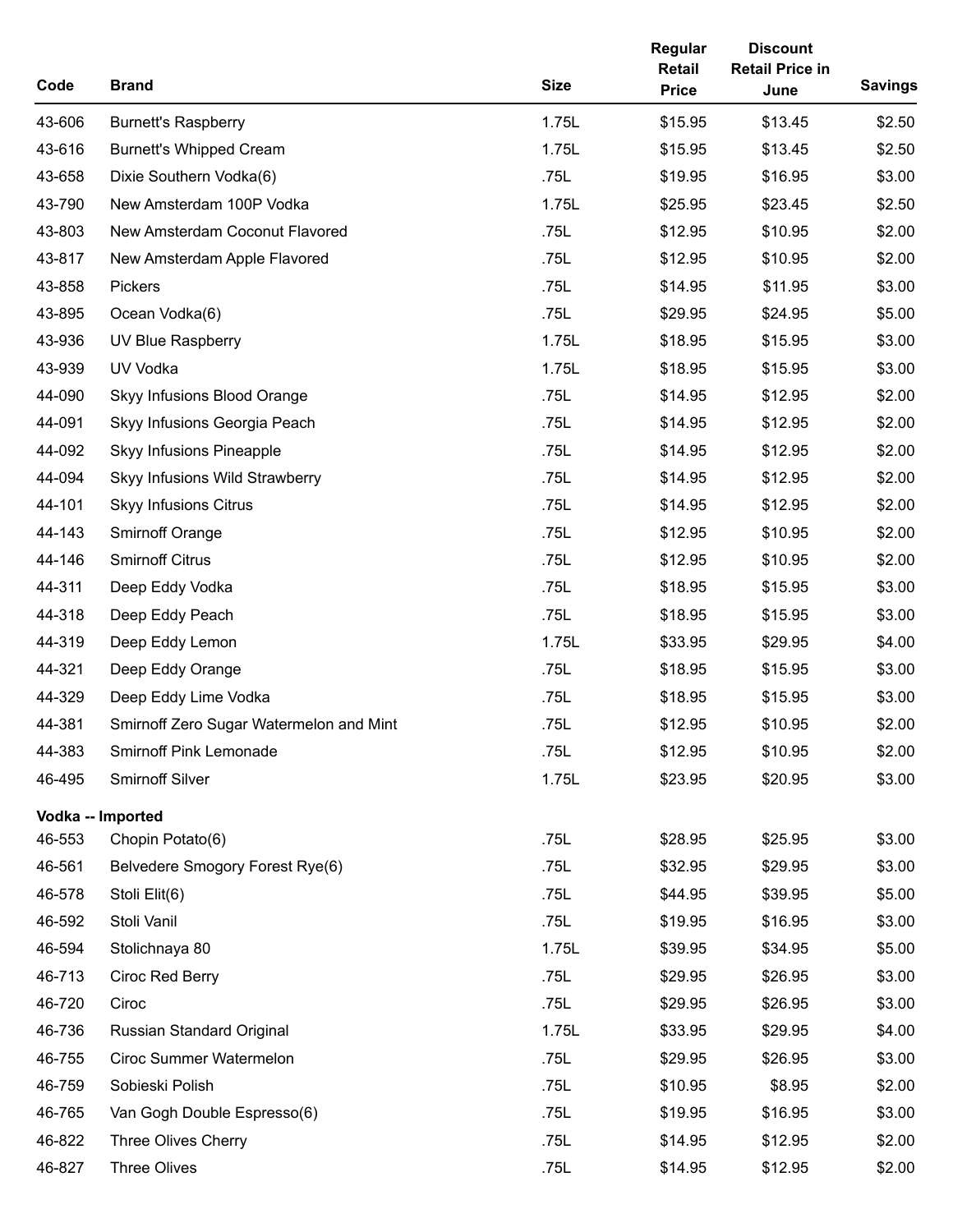| Code                   | <b>Brand</b>                              | <b>Size</b> | Regular<br>Retail<br><b>Price</b> | <b>Discount</b><br><b>Retail Price in</b><br>June | <b>Savings</b> |
|------------------------|-------------------------------------------|-------------|-----------------------------------|---------------------------------------------------|----------------|
| 46-867                 | Svedka Traveler                           | .75L        | \$14.95                           | \$12.95                                           | \$2.00         |
| 46-869                 | Svedka                                    | .75L        | \$14.95                           | \$12.95                                           | \$2.00         |
| 46-880                 | Svedka Mango Pineapple                    | .75L        | \$14.95                           | \$12.95                                           | \$2.00         |
| 46-903                 | Svedka Cherry Limeade                     | .75L        | \$14.95                           | \$12.95                                           | \$2.00         |
| 46-973                 | Pinnacle 100                              | .75L        | \$15.95                           | \$12.95                                           | \$3.00         |
| 46-992                 | Crystal Head(6)                           | .75L        | \$49.95                           | \$46.95                                           | \$3.00         |
| Rum<br>47-055          | Blue Chair Bay Banana Rum Cream           | .75L        | \$19.95                           | \$17.95                                           | \$2.00         |
| 47-107                 | Zaya Rum(6)                               | .75L        | \$29.95                           | \$26.95                                           | \$3.00         |
| 47-195                 | Bumbu Rum(6)                              | .75L        | \$36.95                           | \$33.95                                           | \$3.00         |
| 47-196                 | Bumbu XO(6)                               | .75L        | \$42.95                           | \$39.95                                           | \$3.00         |
| 47-235                 | Bacoo Dominican 8Y(6)                     | .75L        | \$24.95                           | \$21.95                                           | \$3.00         |
| 47-237                 | Bacoo Dominican 12Y(6)                    | .75L        | \$28.95                           | \$25.95                                           | \$3.00         |
| 47-258                 | Dos Maderas 5+5(6)                        | .75L        | \$39.95                           | \$34.95                                           | \$5.00         |
| 47-562                 | <b>Whaler's "Killer" Coconut</b>          | .75L        | \$10.95                           | \$7.95                                            | \$3.00         |
| 47-665                 | Kirk and Sweeney Gran Reserva Superior(6) | .75L        | \$57.20                           | \$52.20                                           | \$5.00         |
| 47-666                 | Kirk and Sweeney Gran Reserva(6)          | .75L        | \$48.20                           | \$43.20                                           | \$5.00         |
| 47-667                 | Kirk and Sweeney Reserva(6)               | .75L        | \$37.20                           | \$32.20                                           | \$5.00         |
| 48-446                 | <b>Blackheart Toasted Coconut Rum</b>     | .75L        | \$15.95                           | \$12.95                                           | \$3.00         |
| 49-012                 | Flor De Cana Gold                         | .75L        | \$19.95                           | \$14.95                                           | \$5.00         |
| 49-116                 | Appleton Estate Signature Reserve Blend   | .75L        | \$24.95                           | \$21.95                                           | \$3.00         |
| 49-125                 | <b>Gosling's Black Seal</b>               | .75L        | \$19.95                           | \$16.95                                           | \$3.00         |
| 49-198                 | Mt. Gay Black Barrel(6)                   | .75L        | \$44.95                           | \$39.95                                           | \$5.00         |
| 49-210                 | Rhum Barbancourt Resv Special 5 Star      | .75L        | \$29.95                           | \$26.95                                           | \$3.00         |
| 49-220                 | Parrot Bay Passion Fruit                  | .75L        | \$12.95                           | \$9.95                                            | \$3.00         |
| 49-227                 | Admiral Nelson's Spiced 70                | .75L        | \$10.95                           | \$7.95                                            | \$3.00         |
| 49-228                 | Capt. Morgan Private Stock                | 1.75L       | \$39.95                           | \$36.95                                           | \$3.00         |
| 49-254                 | <b>Admiral Nelson Pineapple</b>           | .75L        | \$10.95                           | \$7.95                                            | \$3.00         |
| 49-257                 | Admiral Nelson's Spiced 70 PET            | .75L        | \$10.95                           | \$7.95                                            | \$3.00         |
| 49-298                 | Parrot Bay Coconut PET                    | .75L        | \$12.95                           | \$9.95                                            | \$3.00         |
| 49-303                 | Parrot Bay Pineapple PET                  | .75L        | \$12.95                           | \$9.95                                            | \$3.00         |
| 49-306                 | Parrot Bay Mango PET                      | .75L        | \$12.95                           | \$9.95                                            | \$3.00         |
| <b>Grape Brandy</b>    |                                           |             |                                   |                                                   |                |
| 49-500                 | <b>Christian Brothers Frost White</b>     | 1.75L       | \$23.95                           | \$21.45                                           | \$2.50         |
| 49-528                 | Christian Bros. Grand Reserve VSOP        | .75L        | \$12.95                           | \$10.95                                           | \$2.00         |
| <b>Imported Brandy</b> |                                           |             |                                   |                                                   |                |
| 50-464                 | Ciroc VS                                  | .75L        | \$34.95                           | \$31.95                                           | \$3.00         |
| 50-613                 | <b>Calvados Christian Drouin</b>          | .75L        | \$39.95                           | \$36.95                                           | \$3.00         |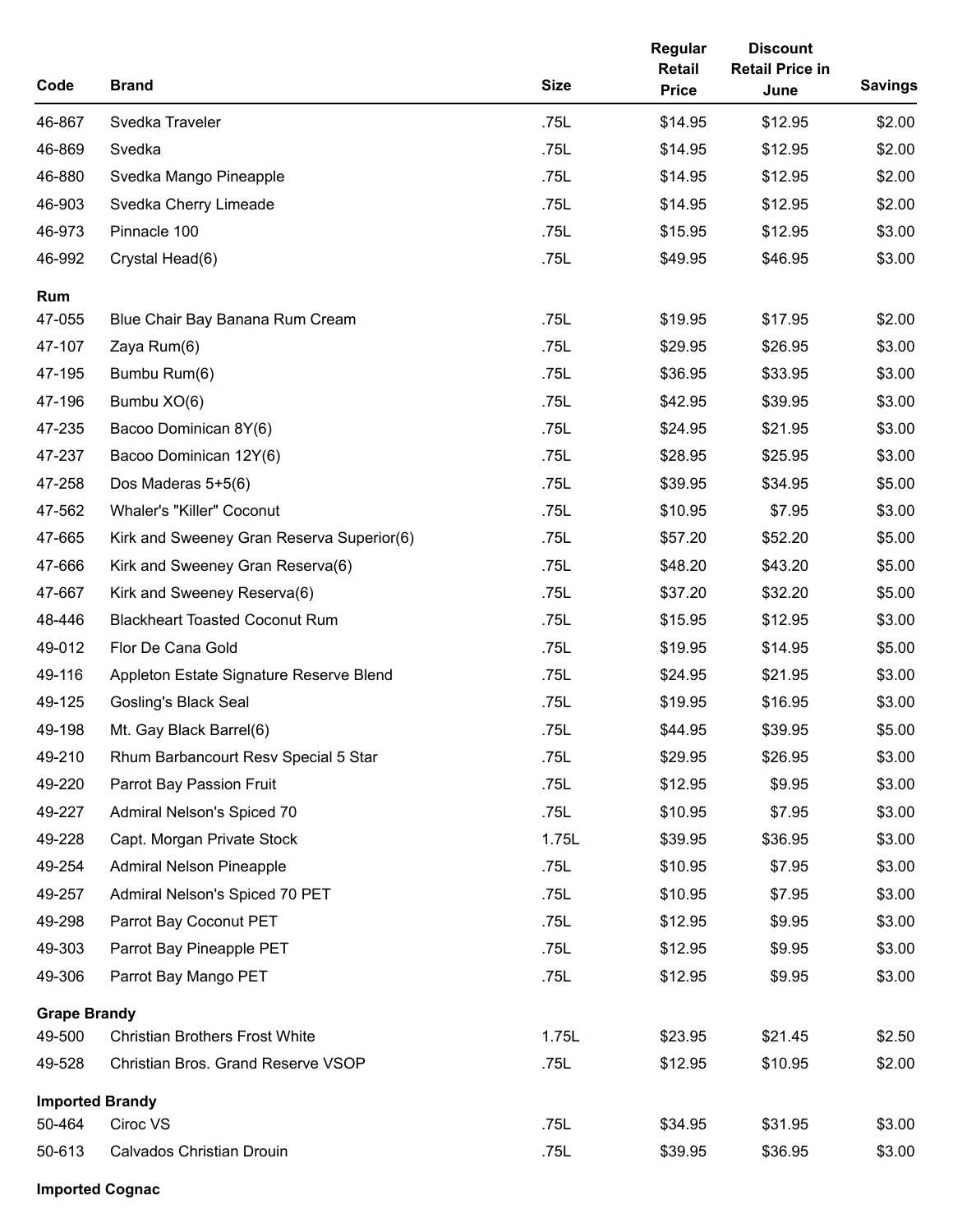| Code   | <b>Brand</b>                                         | <b>Size</b> | Regular<br>Retail<br><b>Price</b> | <b>Discount</b><br><b>Retail Price in</b><br>June | <b>Savings</b> |
|--------|------------------------------------------------------|-------------|-----------------------------------|---------------------------------------------------|----------------|
| 51-217 | Hennessy VSOP Privilege                              | 1.75L       | \$119.95                          | \$114.95                                          | \$5.00         |
| 51-226 | Hennessy XO(2)                                       | .75L        | \$209.95                          | \$199.95                                          | \$10.00        |
| 51-433 | Villon VSOP Cognac(6)                                | .75L        | \$36.95                           | \$33.95                                           | \$3.00         |
|        | <b>Flavored Brandy</b>                               |             |                                   |                                                   |                |
| 54-401 | <b>Christian Brothers Peach</b>                      | .75L        | \$11.95                           | \$9.95                                            | \$2.00         |
|        | <b>Cordials / Liqueurs / Specialties -- Domestic</b> |             |                                   |                                                   |                |
| 56-796 | Ole Smoky Moonshine Pickles(6)                       | .75L        | \$24.95                           | \$21.95                                           | \$3.00         |
| 56-799 | Ole Smoky TN Moonshine Butter Pecan(6)               | .75L        | \$24.95                           | \$21.95                                           | \$3.00         |
| 56-810 | Ole Smoky TN Moonshine Apple Pie(6)                  | .75L        | \$24.95                           | \$21.95                                           | \$3.00         |
| 56-814 | Pama Pomegranate(6)                                  | .75L        | \$21.95                           | \$18.95                                           | \$3.00         |
| 56-855 | Kinky Green(6)                                       | .75L        | \$19.95                           | \$16.95                                           | \$3.00         |
| 56-865 | Kinky Aloha Liqueur(6)                               | .75L        | \$19.95                           | \$16.95                                           | \$3.00         |
| 57-009 | St. Elder Elderflower Liqueur                        | .75L        | \$19.95                           | \$16.95                                           | \$3.00         |
| 57-038 | ChocoLat Deluxe Chocolate Liqueur                    | .75L        | \$16.95                           | \$14.95                                           | \$2.00         |
| 57-282 | Whisper Creek(6)                                     | .75L        | \$20.95                           | \$17.95                                           | \$3.00         |
| 61-949 | Wild Turkey American Honey                           | 1.75L       | \$47.95                           | \$42.95                                           | \$5.00         |
| 61-954 | Wild Turkey American Honey Sting                     | .75L        | \$24.95                           | \$20.95                                           | \$4.00         |
|        | Cordials / Liqueurs / Specialties -- Imported        |             |                                   |                                                   |                |
| 62-267 | Absente (Absinthe Refined)                           | .75L        | \$45.95                           | \$41.95                                           | \$4.00         |
| 62-288 | Luxardo Maraschino                                   | .75L        | \$39.95                           | \$34.95                                           | \$5.00         |
| 63-011 | <b>Benedictine DOM</b>                               | .75L        | \$34.95                           | \$31.95                                           | \$3.00         |
| 63-013 | <b>B &amp; B DOM</b>                                 | .75L        | \$34.95                           | \$31.95                                           | \$3.00         |
| 63-027 | Bailey's Strawberries & Cream                        | .75L        | \$29.95                           | \$26.95                                           | \$3.00         |
| 63-030 | RumChata                                             | .75L        | \$25.95                           | \$22.95                                           | \$3.00         |
| 63-043 | <b>Bailey's Deliciously Light</b>                    | .75L        | \$29.95                           | \$26.95                                           | \$3.00         |
| 63-050 | Hpnotiq(3)                                           | 1.75L       | \$45.95                           | \$39.95                                           | \$6.00         |
| 63-131 | Copa De Oro Coffee                                   | 1.75L       | \$19.95                           | \$16.95                                           | \$3.00         |
| 63-162 | Kapali Coffee                                        | 1.75L       | \$19.95                           | \$16.95                                           | \$3.00         |
| 63-240 | <b>Carolans Finest Irish Cream</b>                   | .75L        | \$15.95                           | \$13.95                                           | \$2.00         |
| 63-450 | Gran Gala Triple Orange Liqueur                      | .75L        | \$19.95                           | \$16.95                                           | \$3.00         |
| 63-519 | Irish Mist Liqueur(6)                                | .75L        | \$29.95                           | \$26.95                                           | \$3.00         |
| 63-573 | Caravella Limoncello(6)                              | .75L        | \$19.95                           | \$15.95                                           | \$4.00         |
| 63-805 | Leblon Cachaca(6)                                    | .75L        | \$27.45                           | \$23.95                                           | \$3.50         |
| 63-820 | Tuaca Liquore Originale                              | .75L        | \$24.95                           | \$19.95                                           | \$5.00         |
| 63-879 | Fireball Cinnamon Whisky                             | 1.75L       | \$29.95                           | \$26.95                                           | \$3.00         |
| 63-984 | Domaine de Canton(6)                                 | .75L        | \$32.95                           | \$28.95                                           | \$4.00         |
|        | <b>Tequila Specialties</b>                           |             |                                   |                                                   |                |
| 64-088 | Sombra Agave de Oaxaca Mezcal(6)                     | .75L        | \$38.95                           | \$35.95                                           | \$3.00         |
| 64-287 | Los Siete Misterios Doba-Yej Mezcal(6)               | .75L        | \$39.95                           | \$36.95                                           | \$3.00         |